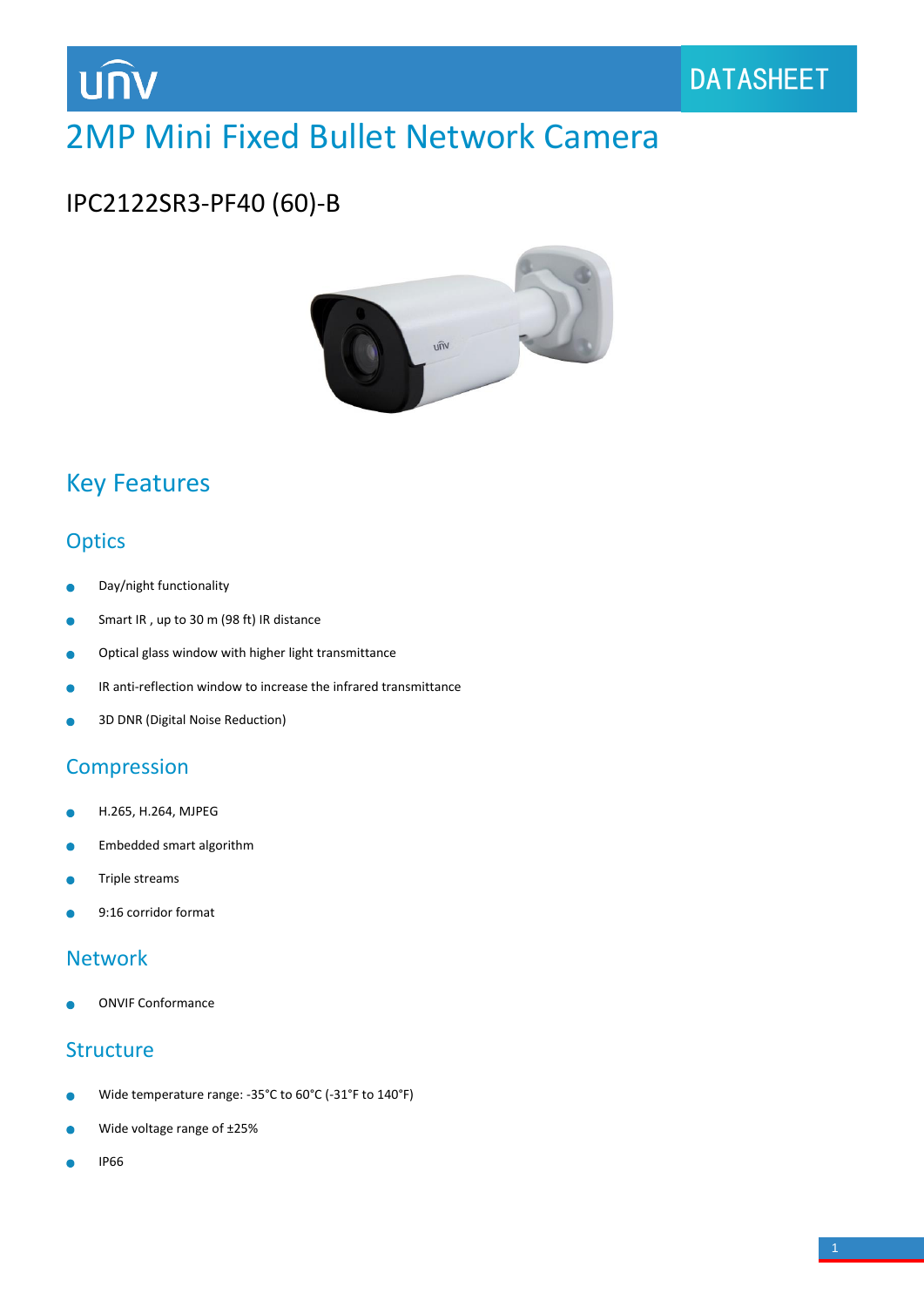# UN

## Specifications

|                                    | <b>IPC2122SR3-PF40-B</b>                                                                                                     | <b>IPC2122SR3-PF60-B</b> |  |
|------------------------------------|------------------------------------------------------------------------------------------------------------------------------|--------------------------|--|
| Camera                             |                                                                                                                              |                          |  |
| Sensor                             | 1/2.7", 2.0 megapixel, progressive scan, CMOS                                                                                |                          |  |
| Lens                               | 4.0mm@F1.8                                                                                                                   | 6.0mm@F1.8               |  |
| Angle of View(H)                   | $80.8^\circ$                                                                                                                 | $54.9^\circ$             |  |
| Shutter                            | Auto/Manual, 1/6~1/8000 s                                                                                                    |                          |  |
| Min. Illumination                  | Colour: 0.02 Lux (F1.8, AGC ON)                                                                                              |                          |  |
|                                    | 0 Lux with IR on                                                                                                             |                          |  |
| IR Range                           | Up to 30m (98 ft) IR range                                                                                                   |                          |  |
| Day/Night                          | IR-cut filter with auto switch (ICR)                                                                                         |                          |  |
| S/N                                | >52dB                                                                                                                        |                          |  |
| <b>WDR</b>                         | Digital                                                                                                                      |                          |  |
| Noise Reduction                    | 2D/3D                                                                                                                        |                          |  |
| Video                              |                                                                                                                              |                          |  |
| Max. Resolution                    | 1920×1080                                                                                                                    |                          |  |
| Video Compression                  | H.265, H.264, MJPEG                                                                                                          |                          |  |
| <b>Frame Rate</b>                  | 1080P (1920*1080): Max. 30 fps; 720P (1280*720): Max. 30 fps; D1 (720*576): Max. 25 fps                                      |                          |  |
| Video Streaming                    | Triple                                                                                                                       |                          |  |
| 9:16 Corridor Mode                 | Supported                                                                                                                    |                          |  |
| ROI                                | Supported                                                                                                                    |                          |  |
| OSD                                | Up to 8 OSDs                                                                                                                 |                          |  |
| Motion Detection                   | Up to 2 areas                                                                                                                |                          |  |
| Privacy Mask                       | Up to 8 areas                                                                                                                |                          |  |
| <b>Smart</b>                       |                                                                                                                              |                          |  |
| <b>Behavior Detection</b>          | Intrusion, crossing line, motion detection                                                                                   |                          |  |
| <b>Exception Detection</b>         | Audio detection                                                                                                              |                          |  |
| Intelligent Identification         | Face detection                                                                                                               |                          |  |
| <b>Statistical Analysis</b>        | People counting                                                                                                              |                          |  |
| <b>Network</b>                     |                                                                                                                              |                          |  |
| Protocols                          | L2TP, IPv4, IGMP, ICMP, ARP, TCP, UDP, DHCP, PPPoE, RTP, RTSP, RTCP, DNS, DDNS, NTP, FTP, UPnP, HTTP, HTTPS, SMTP,<br>802.1x |                          |  |
| Compatible Integration             | ONVIF, API                                                                                                                   |                          |  |
| Interface                          |                                                                                                                              |                          |  |
| Network                            | 1 RJ45 10M/100M Base-TX Ethernet                                                                                             |                          |  |
| General                            |                                                                                                                              |                          |  |
| Power                              | 12 V DC, or PoE (IEEE802.3 af)                                                                                               |                          |  |
|                                    | Power consumption: Max 6.4 W                                                                                                 |                          |  |
| Dimensions $(L \times W \times H)$ | $157.3 \times 62.4 \times 63$ mm $(6.2'' \times 2.5'' \times 2.5'')$                                                         |                          |  |
| Weight                             | 0.45 kg (0.99 lb)                                                                                                            |                          |  |
| <b>Working Environment</b>         | -35°C ~ +60°C (-31°F ~ 140°F), Humidity ≤ 95% RH(non-condensing)                                                             |                          |  |
| <b>Ingress Protection</b>          | <b>IP66</b>                                                                                                                  |                          |  |